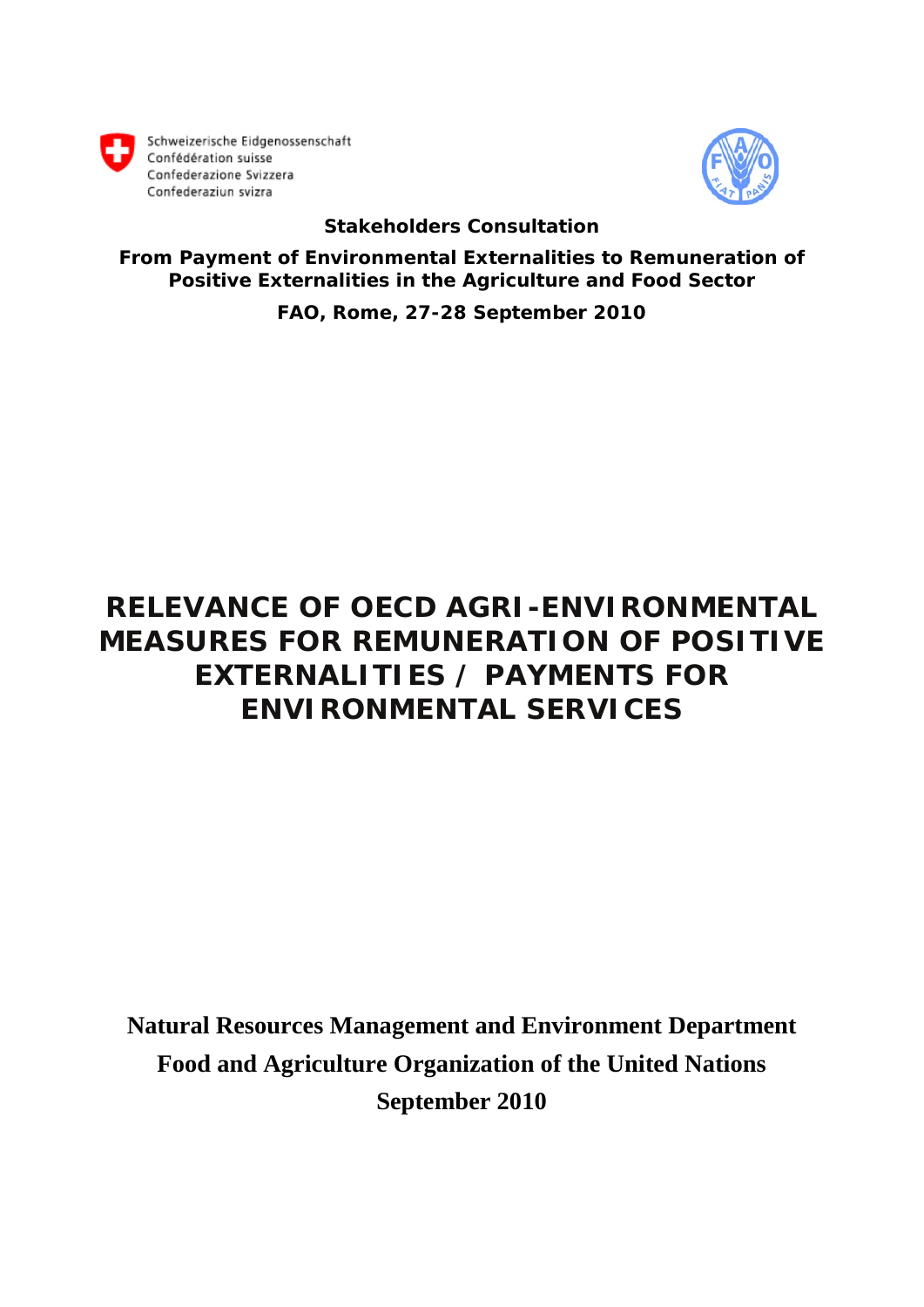## **ABSTRACT**

This paper reviews the development of agri-environmental policies in the European Union and other OECD countries, both in historical terms and in terms of the characteristics and challenges of different approaches. The process of reforming the EU's Common Agricultural Policy, and in particular the likely increased emphasis on payment for public goods (positive externalities and environmental services), is also reviewed. Key issues from the OECD experience are highlighted, including: the problem of indentifying the level of provision of public goods and the resulting focus on payment of prescriptions not outputs; the issue of cost-effectiveness of schemes and the balance between targeted schemes and schemes based on land-use systems; and the need for other policy measures, including research and training, to provide a base and supportive framework on which RPE/PES schemes can be built. The experience with private-sector or market-led solutions is also reviewed. Finally, some key points for the development of schemes elsewhere are identified.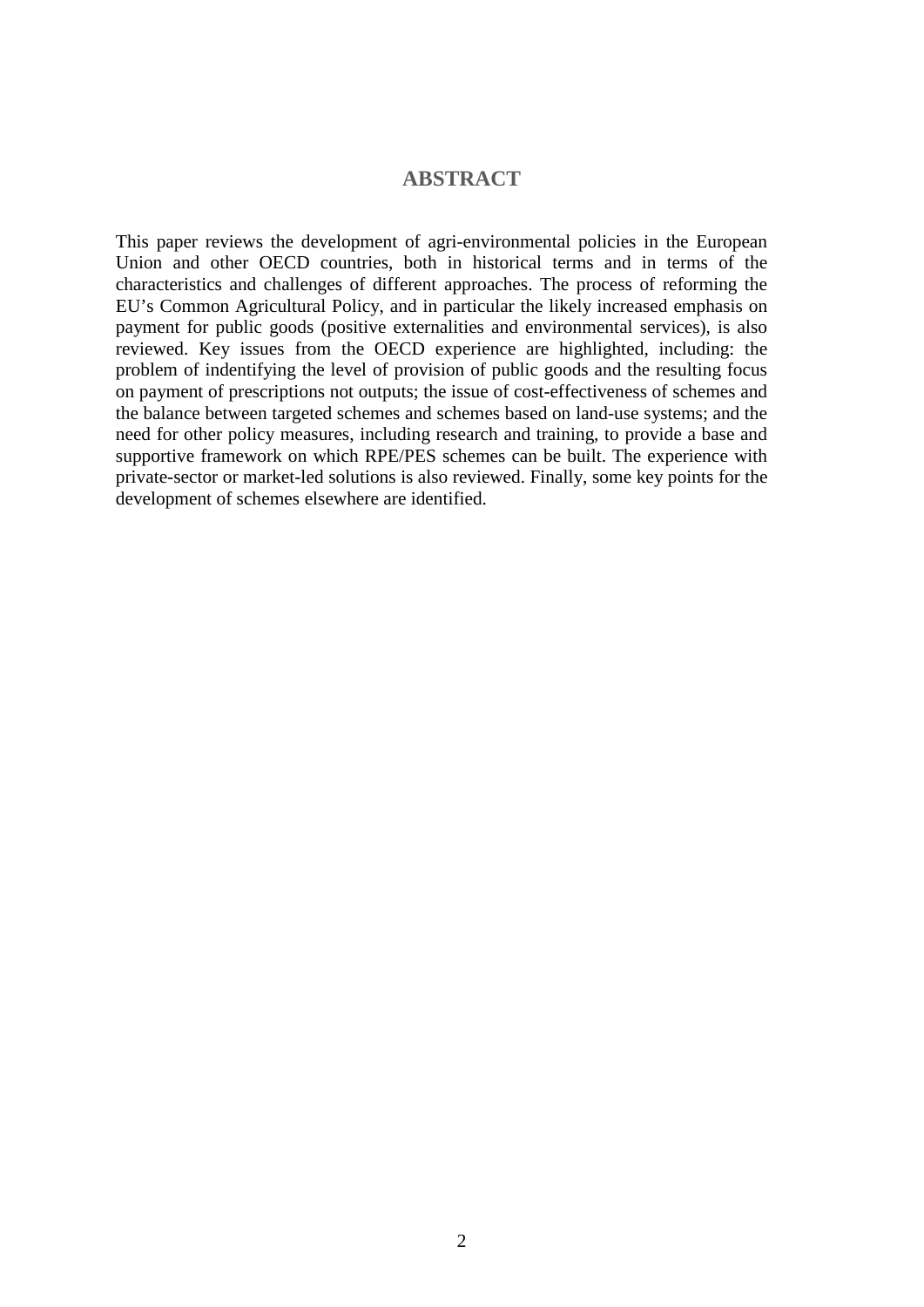# **1 Scope of this paper**

This paper provides an overview of the development of agri-environmental measures in the European Union (EU) and other Organisation for Economic Co-operation and Development (OECD) countries and potential future changes under the next stage of Common Agricultural Policy (CAP) reform. The aim is to take stock of achievements and identify implementation gaps for their eventual application in schemes such as Remuneration of Positive Externalities (RPE) and Payments for Environmental Services (PES) in the agriculture, rural areas and the food sector, as well as to identify the range of options (including strengths and weaknesses) that could be applied in developing countries with different agro-ecological and socio-political settings. From this discussion, the intention is to recommend best practices for promoting convergence of environmental, agriculture, rural areas and food security policy measures, within the broader framework of sustainable development.

## **2 An overview of European and OECD agri-environmental policies**

## 2.1 European Union

The earliest substantive development of agri-environmental measures took place in Europe in the 1980s with a number of national initiatives in individual member-states and in European Free Trade Association (EFTA) countries, some (e.g. Austria) later to become full members of the EU. Agrienvironmental measures have been a central feature of EU-wide agricultural policy since the mid-1990s, when Regulation 2082/92 was implemented for the period 1994-1999 as part of the McSharry reforms.

In broad terms, the EU Reg. 2082/92 policy framework provided for:

- Input reduction schemes, including organic farming
- Extensification of production, including conversion of arable land to permanent grassland
- Reduced stocking rates for livestock
- Preservation of rare breeds
- Establishment and maintenance of woodlands
- Long-term set-aside
- Public access to farmland
- Training and advice to improve environmental performance.

Payments were mainly based on per hectare or per animal amounts, which were calculated according to costs of compliance with scheme requirements, income forgone and (initially at least) an incentive to participate payment. Unlike the mainstream commodity support programmes, which were 100% EU financed and applicable on a common basis across the EU, the agri-environment programmes could be implemented in different forms in each member state (and in regions within states) and were co-financed by the EU and member states according to fixed rules. As a result a very wide range of schemes and payment rates can be found across the EU.

While the ideas of remuneration of positive externalities (RPE) and payments for environmental services (PES) have underpinned the EU agri-environment schemes from the outset, the implementation of these ideas has been more complicated in practice, due in part to the difficulties inherent in measuring the environmental outcomes – an issue that will be revisited later in this paper. In practice, the guideline has been that schemes should deliver significant environmental benefits over good agricultural practice. This was reinforced following the 2003 CAP reform agreement and the introduction of cross-compliance and good agricultural and environmental practice (GAEP) requirements for Single Farm Payment eligibility from 2005.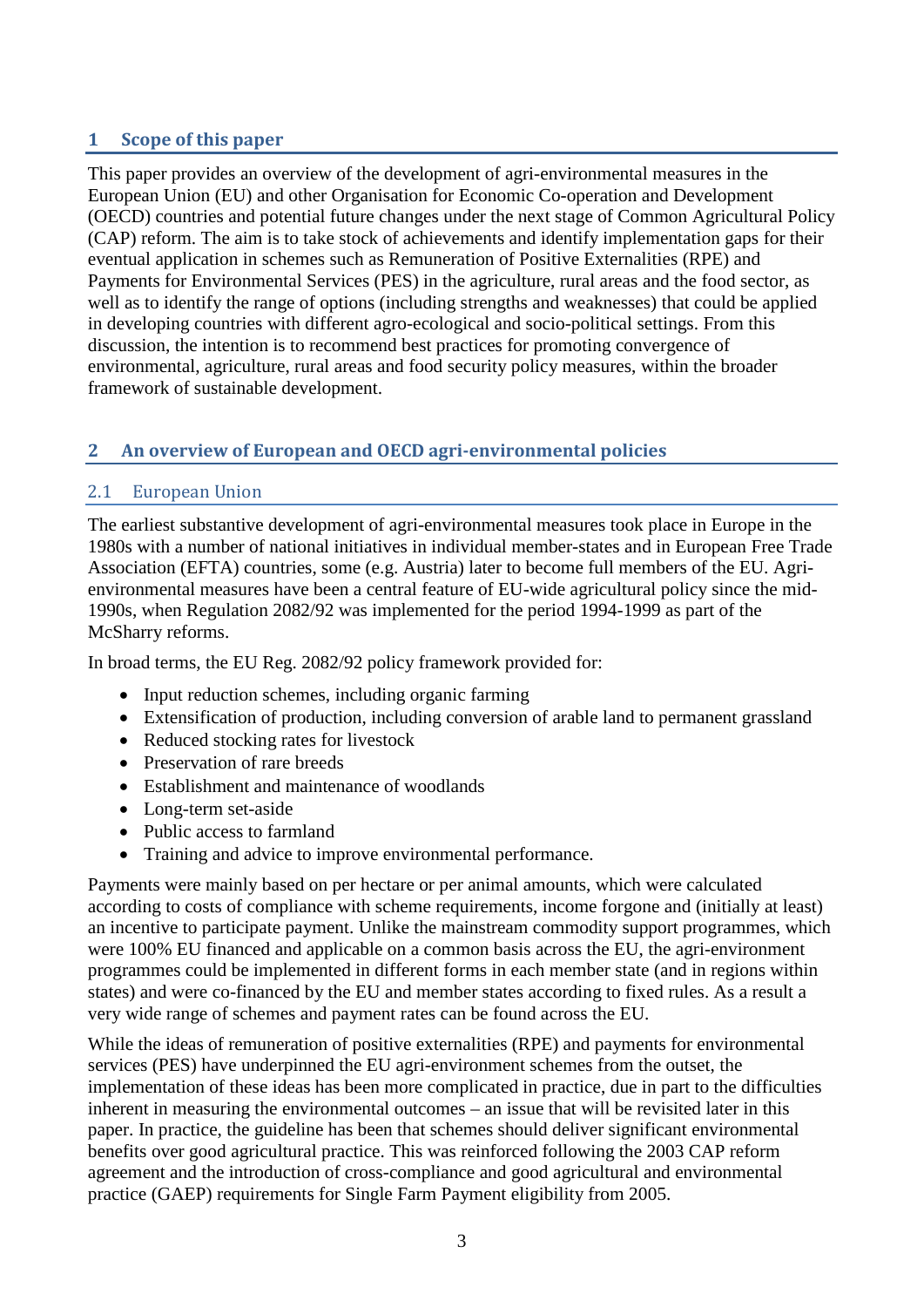Agri-environmental measures were formally integrated with other rural development measures as part of the Agenda 2000 reforms from 2000-2006. This has continued in the 2007-2013 framework, with agri-environmental (or land management) measures forming Axis 2 of the rural development programme. In broad terms, the types of instrument envisaged have not changed significantly, although agro-forestry was introduced as an option and has been adopted in a few countries, and options to introduce schemes focusing on animal health and welfare were also introduced. Cooper et al. (2009) provide a detailed overview of the different schemes currently in place.

With the increased emphasis on the climate change and soil and water protection in addition to biodiversity conservation in the CAP Healthcheck of 2008, the emphasis within agri-environmental measures has begun to shift, and may lead to more significant changes as part of the current CAP reform debate (see below).

## 2.2 Switzerland and other EFTA countries

Switzerland, in common with other European Free Trade Association (EFTA) countries, has traditionally provided higher levels of support to its agricultural sector than most other OECD countries. In common with other OECD countries, the focus until the 1990s was on commodity support measures. In 1998, strict cross-compliance requirements (proof of ecological performance) were introduced, including animal-friendly husbandry, balanced nutrient budgets, minimum 7% of land area set-aside as ecological compensation areas, rotations, soil protection and reduced pesticide inputs. Within this framework, already pre-1998, extensive production systems and organic farming received specific support. In 2001, the Ordinance on Regional Promotion of Quality and Networking of Ecological Compensation Areas in Agriculture introduced an additional, resultoriented remuneration scheme for agricultural and nature conservation practices. This focuses on a number of different habitat types and management options for farmers.

These approaches have been reinforced in subsequent policy reforms at 4-5 year intervals, but there is now an intensive debate about future direction when the current framework (AP2011) ends in 2011, in particular with respect to the environmental outputs achieved and the cost-effectiveness of different approaches to delivering them (Schader, 2010).

Norway also provides support for organic farming and for maintaining mountain summer grazing pastures, with soil conservation measures introduced in 1994 and a general landscape measure introduced in 2004, linked to cross-compliance. In Iceland support is restricted to soil conservation and forestry schemes (OECD, 2009).

## 2.3 United States of America

The history of the development of agri-environmental payments in USA has been somewhat different, with the majority of payments prior to 2002 being devoted to land retirement schemes, which paid farmers to take environmentally-sensitive land out of crop production for specific periods (USDA, 2009). The 2002 Farm Security and Rural Investment Act substantially increased funding for agri-environmental measures on cropped and grazing lands. Further significant reform took place as part of the Food, Conservation and Energy Act 2008, which expanded support for:

• Working-land programmes providing technical and financial assistance to farmers who install or maintain conservation practices on land in production, including assistance for conversion to organic production and specific support for limited resource, beginning and socially disadvantaged producers;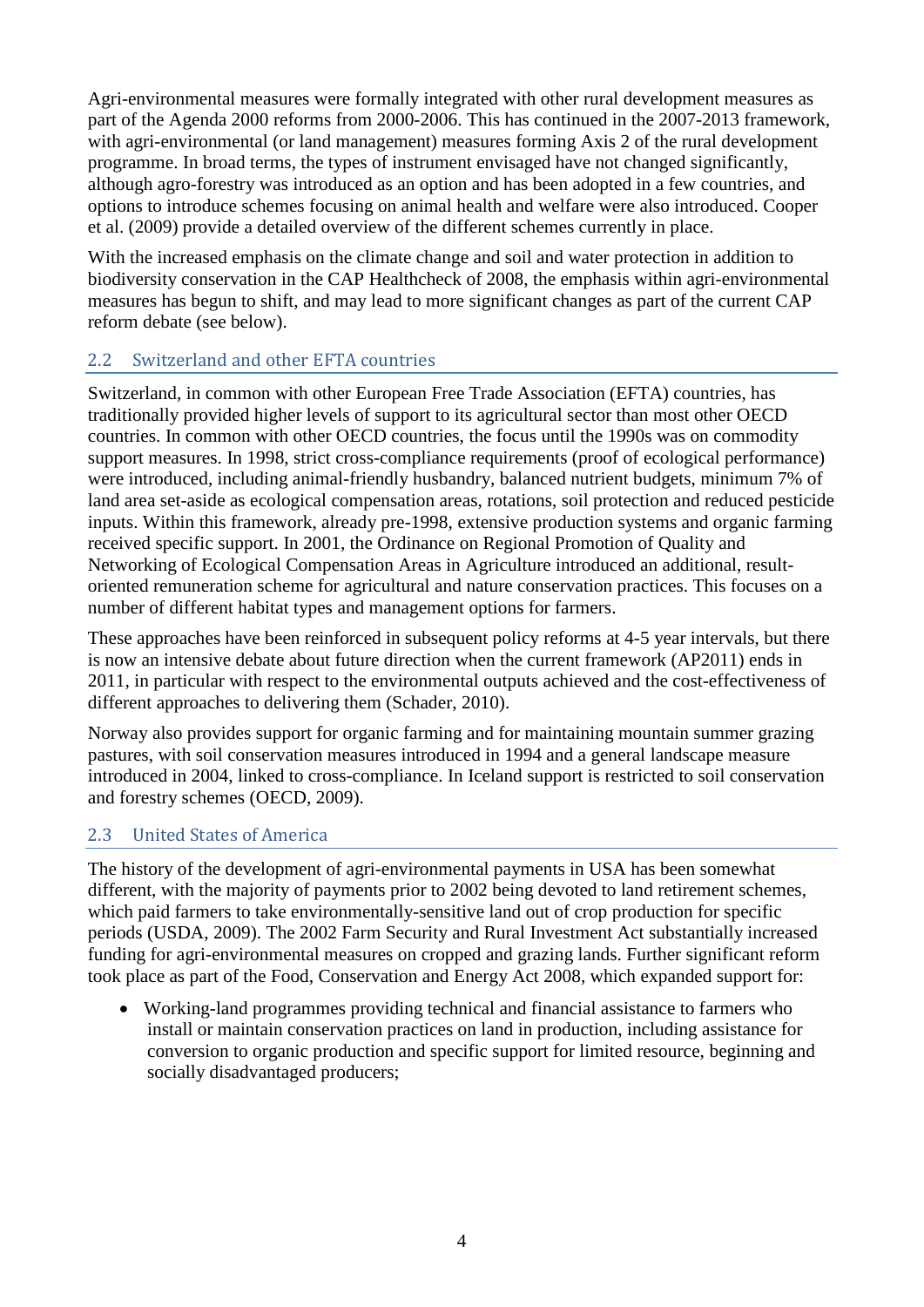- Land retirement programmes, including conservation and wetland reserves, which generally remove land from agricultural production for a long period (at least 10 years) or, in some cases, permanently;
- Agricultural land preservation programmes enabling purchase of rights to certain land uses, such as development, in order to maintain land in agricultural use;
- Conservation Technical [Assistance \(CTA\)](http://www.nrcs.usda.gov/programs/cta/) providing ongoing technical assistance to agricultural producers who seek to improve the environmental performance of their farms.



Like the EU, the USA has baseline environmental compliance requirements for its mainstream commodity support programmes, emphasising the use of additional financial support, supplemented by research and education, to address environmental problems where the effects are diffuse, and therefore are difficult to attribute responsibility to an individual producer and address via regulation. However, conservation compliance programmes, aimed at reducing soil erosion and protected wetlands, have been successful and are being maintained (USDA, 2009).

#### 2.4 OECD overview

OECD (2009) provides a more wide-ranging review of agri-environmental policies applied in different OECD countries. The OECD review identifies a range of mechanisms by which environmental issues in agriculture are addressed in OECD countries, including:

- Regulatory requirements
- Agri-environmental payments
- Environmental taxes
- Tradable rights and quotas
- Environmental cross-compliance
- Community based approaches
- Research and extension

While most OECD countries have a strong framework of environmental regulation in place, and some OECD countries, notable Australia and New Zealand, rely primarily on these regulatory mechanisms, such policies tend to be taken as given and are often not a central part of agrienvironmental policy debate. Over the last decade, however, environmental cross-compliance as implemented in the EU, US and CH, has increasingly become a regulatory feature of eligibility for the mainstream support measures and effectively the combination of regulation and crosscompliance provides a baseline for environmental protection in agriculture.

Research and extension activities designed to investigate and improve environmental performance are also widespread and provide an essential pre-requisite for an evidence-based approach to policymaking and evaluation.

A few countries have engaged with environmental taxes (e.g. on pesticide and/or fertiliser inputs in Denmark, France, Italy, Norway, Sweden and some USA states), on tradable rights and quotas (e.g. wetlands development in the US and water extraction rights in Australia) and on community-based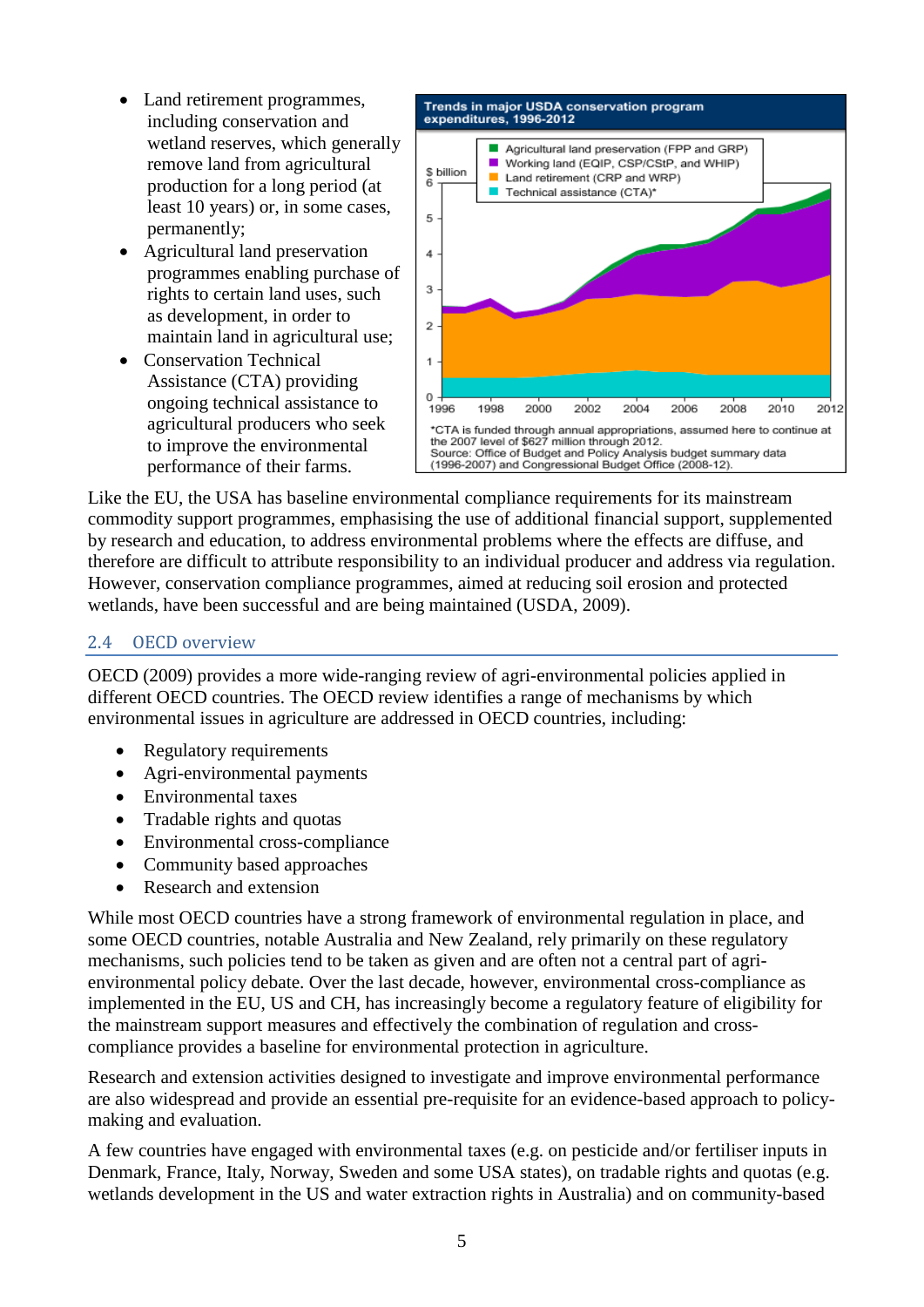approaches (e.g. Landcare in Australia). However, these cannot yet be described as mainstream approaches to environmental management in agriculture.

Agri-environmental measures therefore represent in most OECD countries the primary means by which environmental outputs beyond those that can be secured by regulatory, cross-compliance and educational approaches are delivered. OECD (2009) categorises these as:

- i) payments based on farming practices that go beyond regulatory requirements and/or compliance with good farming practice, including:
	- a. payments based on inputs;
	- b. payments based on area/animal numbers;
	- c. payments based on specific non-commodity outputs;
- ii) payments based on land retirement;
- iii) payments based on farm fixed assets (i.e. investment related); and
- iv) technical assistance on farm (training and advisory activities).

According to OECD (2009), there has been a small shift to payment for non-commodity outputs over the last decade, which has been particularly marked in Switzerland, while land retirement schemes have declined in importance in both the EU and USA.



It is notable that in Japan and Korea, both of which have relatively high levels of agricultural policy support, agri-environmental schemes have been introduced only relatively recently, while in other countries such as Mexico and Turkey, limited agricultural policy budgets have been prioritised for other purposes. However, Mexico has a programme to encourage sustainable agriculture and Turkey has been introducing a series of initiatives to support organic farming over the last 5 years. Korea has had a scheme to support reduced input use including organic farming, initially (since 1999) in water catchment areas, but since 2002 extended across the whole country, with measures for environmentally-friendly livestock production introduced in 2004. Support for reduced input use was introduced in Japan in 2007 (OECD, 2009).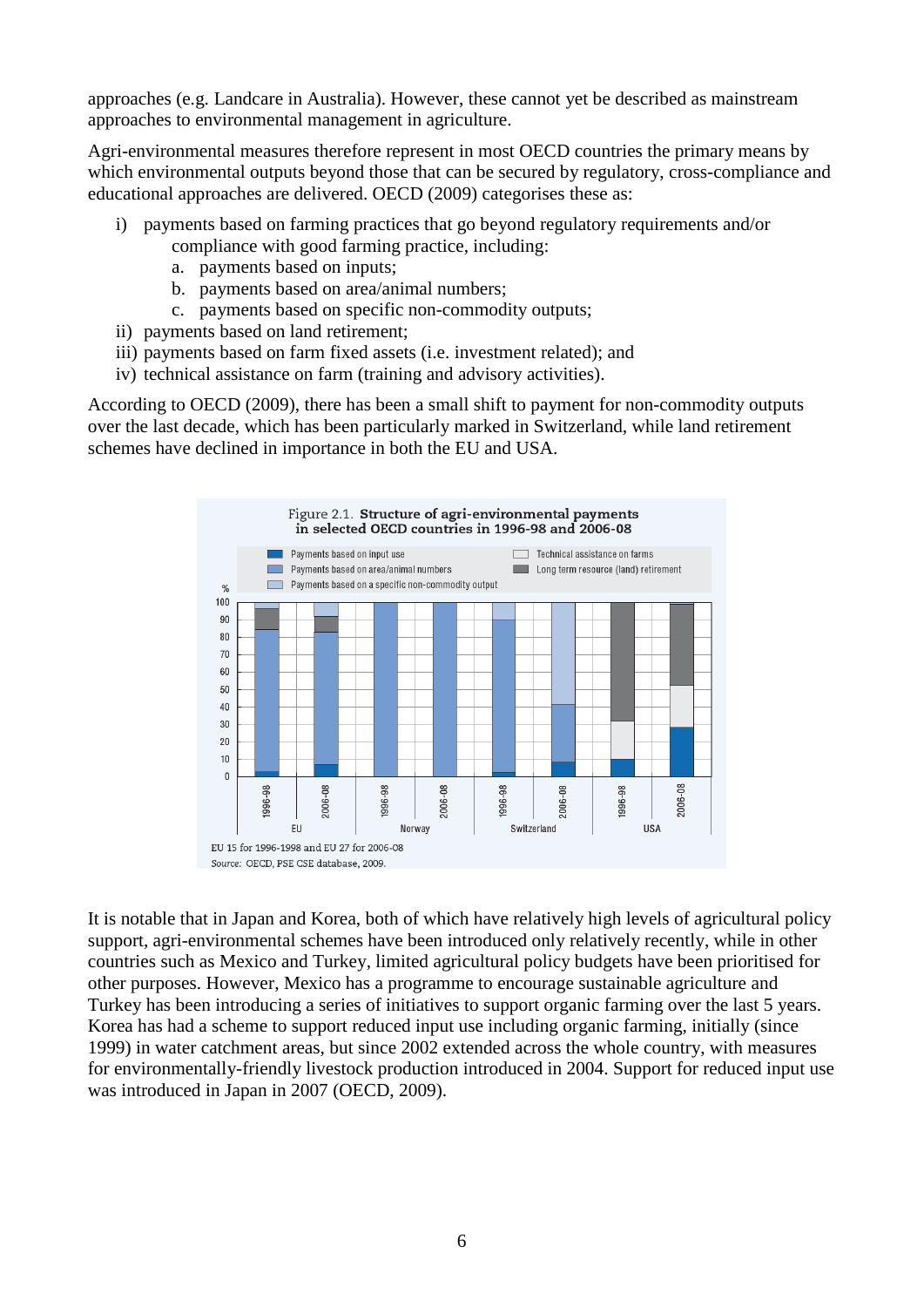# **3 Scope of EU-CAP and other OECD experiences on agri-environmental measures**

It is clear from the preceding review that, within the frameworks provided by the relevant regulations in EU and other OECD countries, a wide range of approaches have been adopted, reflecting both local environmental priorities and resource availabilities as well as differing policy perspectives on the roles that markets and policy interventions should play. It is difficult in a paper such as this to summarise the full range of approaches used, but some of the main ones are:

- Input-limiting schemes, which reduce or prohibit fertilisers and pesticides, for example:
	- o Schemes with specific input limitations
	- o Integrated farming and/or organic farming schemes where inputs are restricted along with other requirements
- Extensification schemes, particularly those that restrict livestock numbers on grassland
- Habitat restoration and maintenance schemes, with specific management prescriptions to recreate or maintain habitats or species (including rare breeds)
- Land use change, or land retirement schemes, including conversion or crop land to grassland or (agro)forestry and farm woodland establishment schemes – with the increased emphasis on climate change issues, some schemes to reverse previous land drainage for agriculture in order to prevent further degradation of peatlands are also being introduced.
- Capital investment to support investment in infrastructure for environmental gains, e.g. restoring stone walls and buildings representing cultural landscapes, fencing to protect hedges from browsing, or housing for livestock in winter to reduce damage to pasture.
- Catchment areas schemes, which aim to encourage all farmers in an area to participate, for example to maintain water quality

Despite the variety of approaches, in general terms, there is broad acceptance of the principle that policy intervention in all these cases may be justified because there is evidence of market failure. This is most clearly the case where positive externalities and environmental services are provided by agricultural producers. These services are typically not purchased in a market framework because the benefits accrue to society as a whole, rather than individual consumers. Even in cases where a market may exist, e.g. consumption of landscapes via tourism, the sellers of tourism services (accommodation, restaurants, travel firms) may not be those that deliver the landscape qualities attracting the tourists.

Even in the case of negative externalities, and the general agreement among OECD countries to apply the producer pays principle, the prevalence of non-point externalities (e.g. diffuse pollution of water courses and greenhouse gas emissions) in agriculture means that it is often not possible to define the polluter and may require some form of financial incentive to address specific problems. While it may be possible to consider alternative options such as taxes on inputs such as energy, water, fertilisers and pesticides, the level of taxes required to achieve change in practice may be too high and the consequent transfer of income out of agriculture potentially conflicts with other policy measures aimed at supporting agricultural incomes, including input subsidies in some cases.

There is an argument that production to defined, high environmental standards might achieve some recognition by consumers in the form of willingness to pay higher prices, for example organic farming and other sustainable agriculture certification schemes, or products of distinct geographical origin (e.g. PDO/PGO designations). However, it is questionable whether the small minority of consumers willing to pay a premium for these products are doing it in order to pay for public benefits, or even whether they should be, given that many other citizens will then be getting the benefits for free (the free-rider problem).

There is also a potential problem where the agri-environmental incentives conflict with the directly with the marketplace. This tension exists, for example, with respect to schemes designed to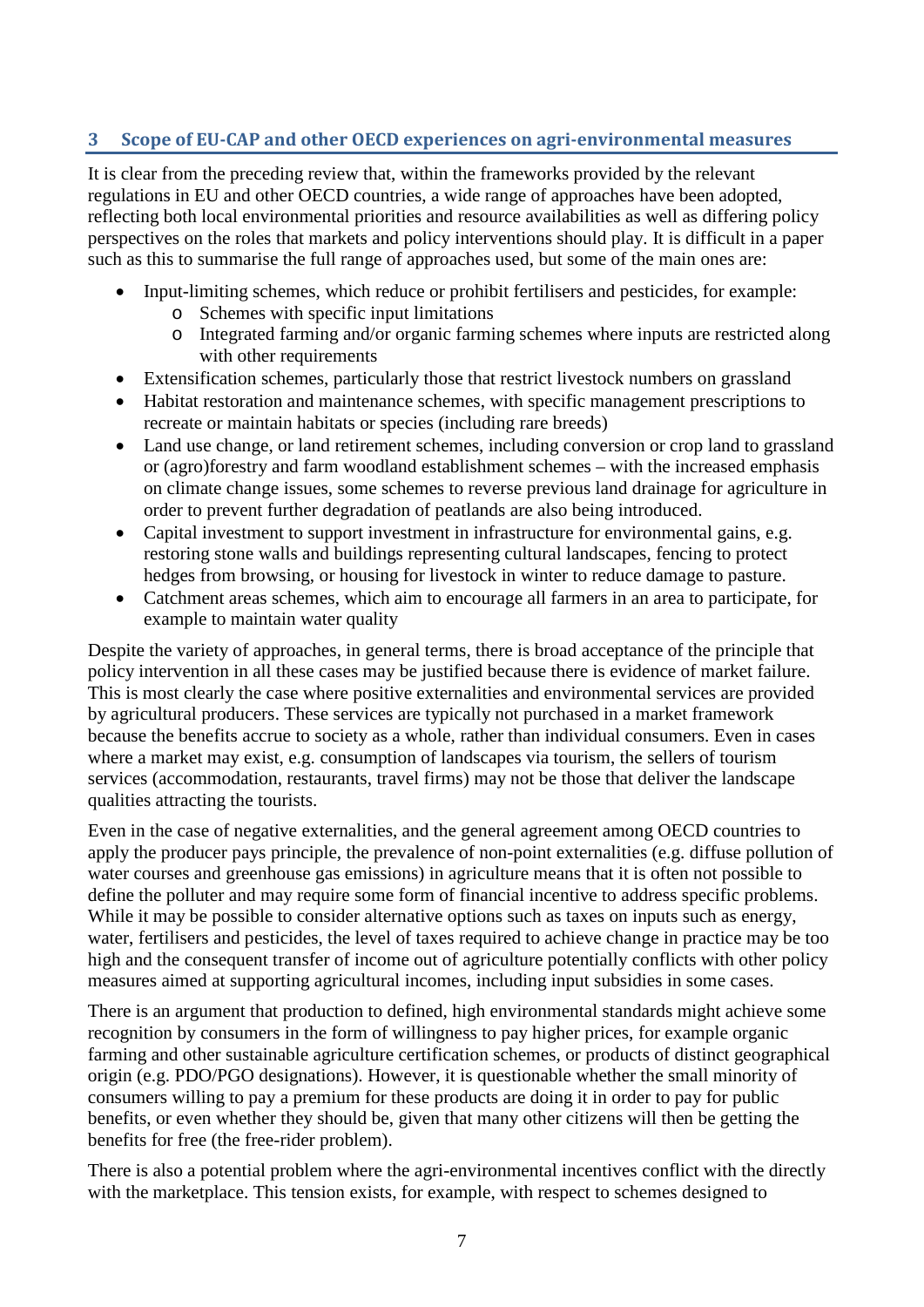encourage conversion to organic production, which may result in increases in supply of organic products above current demand, resulting in falling prices, with all producers, including those who may have converted without support, being worse off. The resolution of this is challenging – if the environmental benefits are derived from the land management as opposed to the marketing of products, does it make sense in environmental policy terms to restrict adoption of the land management practices to a level the market can stand, thus also limiting the delivery of environmental services, or would it be better to de-emphasise the link to the marketplace and to find other means to address that particular problem? In Sweden, for example, producers participating in the organic farming agri-environment scheme were not required to be certified as organic (their status being monitored by policy officers instead), but if not certified they could not under EU law market their products as organic. Farmers then had the option to become certified separately if they wished to engage with the organic market, allowing a more gradual development of supply.

If the case for agri-environmental interventions due to market failure is accepted, then there is still room for debate about the basis for calculations for payments and the most efficient approach to be used.

One such argument arises with respect to the balance between 'broad and shallow' schemes, which have relatively low requirements and payment rates, but may be adopted by a much larger number of farmers, compared with more focused, intensive schemes which deliver more, have higher payment rates, but lower levels of uptake. Put simply, is it better to have a scheme delivering 10 units of output per farm taken up by 50% of farmers, or a scheme delivering 50 units of output per farm taken up by only 10% of farmers, and how cost-effective are the different options? In practice, a combination of the two options may well be the most effective solution.

A related debate centres on the level of payment. Typically, for many schemes payments are based on per hectare payments, which are not differentiated significantly between farms within a region, in part because the transaction costs associated with more tailored payment rates may be too high. However, if a uniform payment rate is calculated to cover the costs and income forgone of the average farmer, there will be some who have lower than average costs, and will be overcompensated, but may be more likely to participate, and there are others who will have higher costs and be under-compensated and less likely to participate. Reducing payment rates to reduce overcompensation of some producers may result in more being under-compensated and reduced uptake. To try to avoid this, various approaches involving tendering have been proposed, which might link producers' costs or willingness to engage more directly to the payment on offer, but in practice such alternative approaches have not been widely adopted.

## **4 Changes foreseen in the upcoming EU-CAP reform**

Within the European Union, there is currently intensive debate about the future of the Common Agricultural Policy with specific reference to the 2014-2020 policy programming period. CAP Reform has been an ongoing process since the early 1990s, with the introduction in 1994 of arable area payments, set-aside and livestock headage payments to replace previous price support mechanisms and address the surplus production problem. The changes were accompanied by a variety of measures, including the agri-environmental measures referred to previously, but also a range of marketing, training and other support programmes.

The Agenda 2000 reforms for the 2000-2006 period did not fundamentally alter the process initiated in 1994, but it did see the crystallisation of the two 'Pillars' of the CAP, Pillar 1 being the traditional CAP commodity measures and Pillar 2 being a new 'Rural Development' programme formed by bringing together agri-environmental, forestry, market development, capital investment aids, rural diversification, vocational training and other measures. These were measures that all had separate existences previously, and to a large extent continued to operate independently as a result of pre-existing EU and national government institutional structures.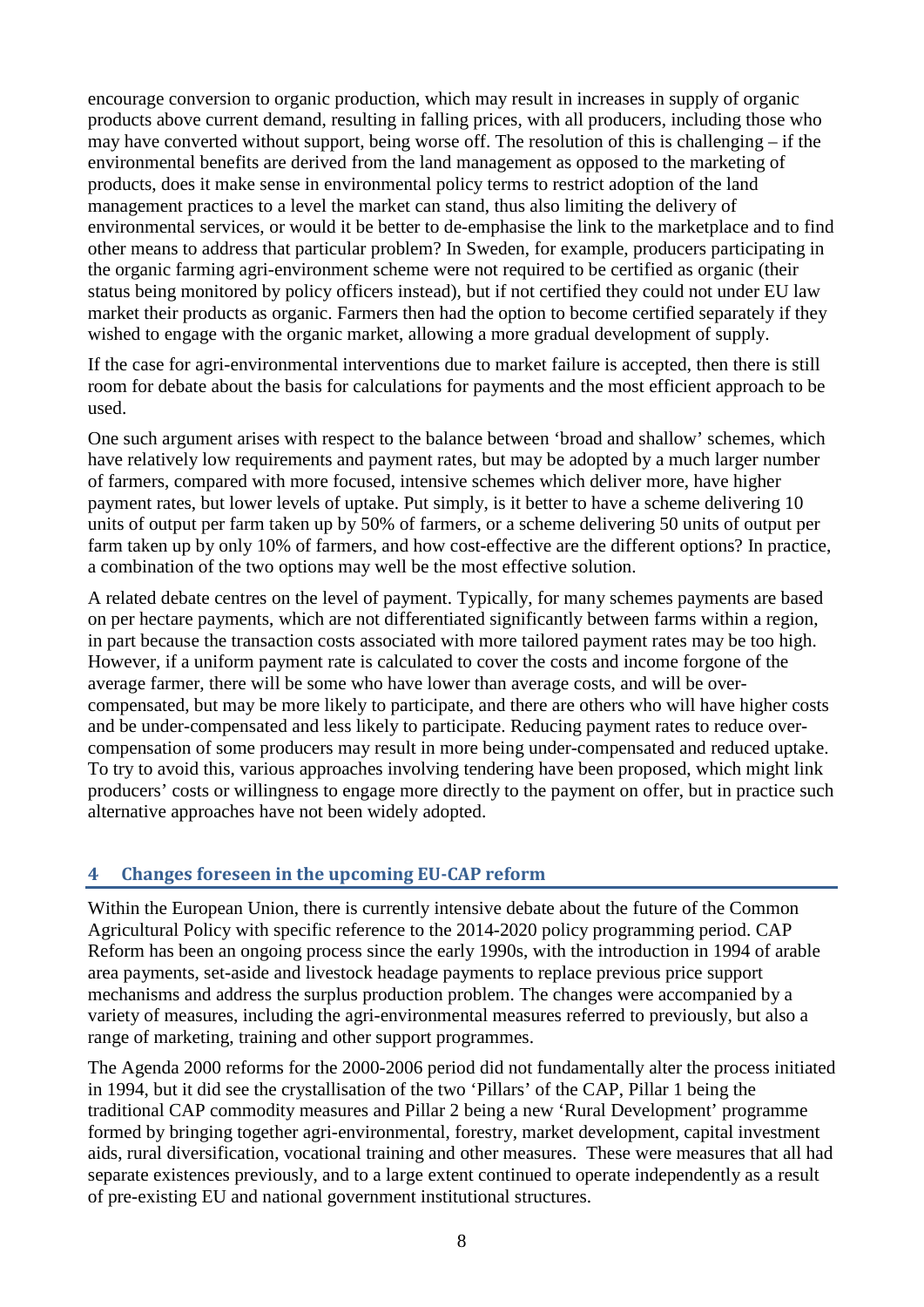Major changes to Pillar 1 were finally agreed with the 2003 Mid-term Review of Agenda 2000, and implemented from 2005, involving the introduction of the Single Farm Payment under Pillar 1 to replace many of the separate commodity support measures. Since then other commodity support programmes have been progressively integrated into the Single Farm Payment so that by now there are few remaining commodity-specific supports in place. At the same time, a new cross-compliance regime was introduced to ensure basic minimum environmental and animal welfare standards, and particularly to give the Commission and Member States the power to refuse to make support payments in cases where regulations, or the codes of Good Agricultural and Environmental Practice were being breached.

As a result of the major changes implemented in 2005, the 2007-2013 programme saw relatively small changes to Pillar 1 support. However, the Rural Development Programme (Pillar 2) was restructured around four axes: The first three axes were notionally linked to the familiar concepts of economic, environmental and social sustainability, with:

- Axis 1 focusing on economic issues, in particular market development, capital investments and human capital development,
- Axis 2 focusing on environmental and land management issues, including agri-environment schemes, but also forestry, agro-forestry, rare breeds and animal welfare,
- Axis 3 focusing on social or rural community issues, primarily via measures designed to support diversification of rural enterprises.

The fourth Axis was used to integrate the previous LEADER programmes, originally developed as bottom-up, community led approaches to policy making, which saw some interesting examples of integrating agri-environmental programmes with, for example, tourism. However, under the new framework, these programmes have tended to become more institutionalised and arguably less innovative, although a focus on the development of pre-commercial ideas has been retained.

A key issue for the restructured Rural Development Programme was to avoid the four axes becoming 'silos' with little or no interaction between them. The Commission placed some emphasis on exploiting cross-axis synergies – for example with respect to organic and integrated farming where agri-environmental support could be reinforced by marketing, training and rural diversification support. While it is difficult to see extensive use of cross-axis approaches in the rural development plans of many member states, many of the action plans for organic farming and similar initiatives applied at national and regional level relied on drawing down support from the different axes.

The 2008/9 CAP Health Check saw further decoupling of Pillar 1 (direct aid) payments and encouraged members states to move to flatter rates of support – i.e to reduce the extent that payments to individual farms were based on what they had historically received under the old regimes. It also introduced a new Article 68 providing for targeted measures to address economic/environmental disadvantages in certain regions/sectors. In a few countries, Article 68 has been used to 'supplement' agri-environmental support under Pillar 2, although there are rules to prevent duplication between the two funding streams. The Health Check also picked up on key 'new' challenges including climate change, bio-fuels, water management, bio-diversity and soil conservation, which were reflected in modifications to Pillar 2 (rural development support), together with an increased level of modulation to support transfer of funds from Pillar 1 to Pillar 2.

While some have argued that the current CAP Reform debate provides an opportunity to end subsidies to farmers, it is unlikely that the reforms will be this radical – the experience of the 2000 and 2007 reforms is that radical-sounding reforms are negotiated away in the compromises needed to ensure agreement between the 27 member states, and at best some modest reforms, with a probable reduction of the overall CAP budget and a further shift of resources from Pillar 1 (the mainstream commodity measures) to Pillar 2 (the agri-environmental and rural development measures), may be achieved.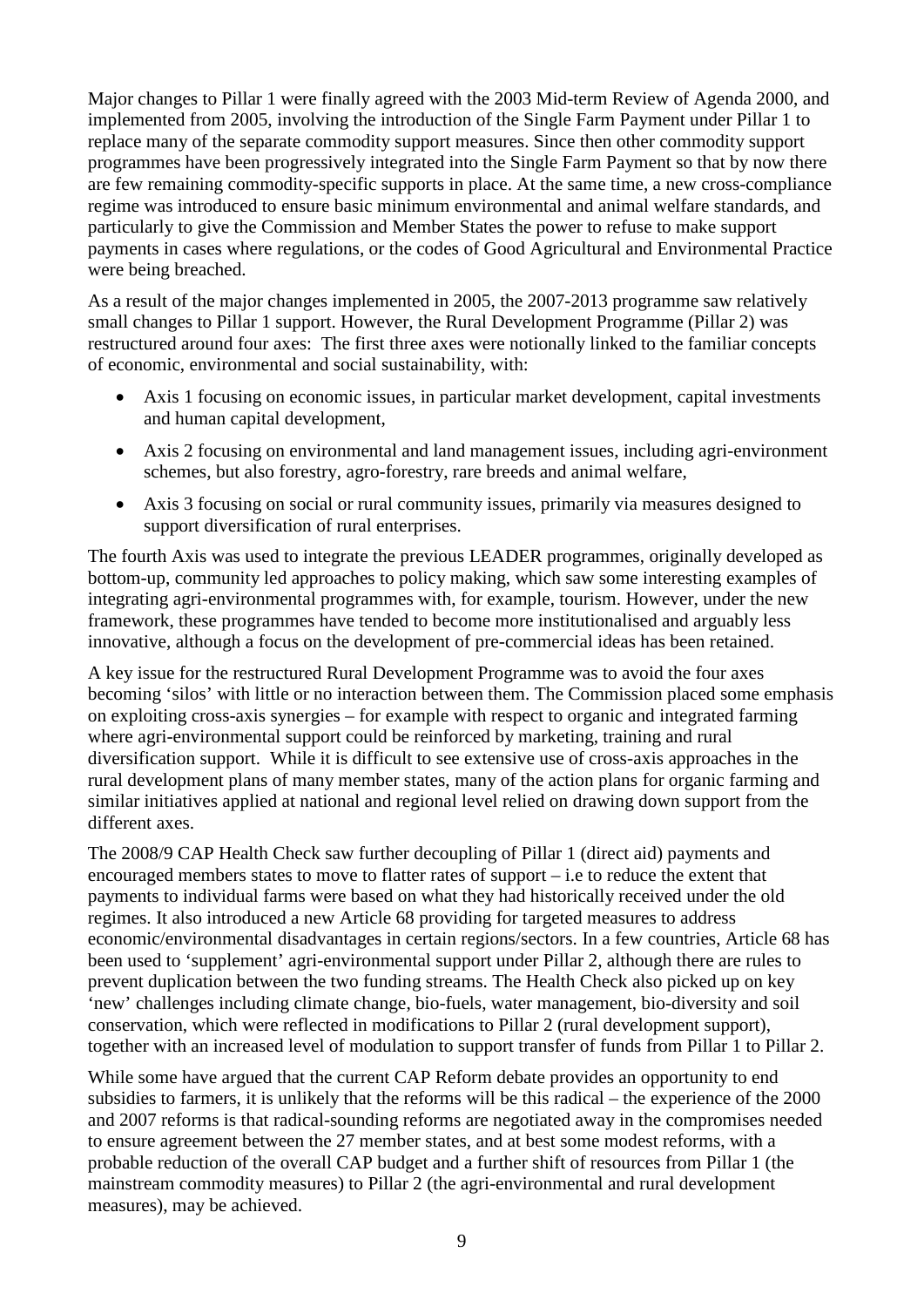The 2014-2020 CAP reform debate is taking place within the context of the recently agreed Europe 2020 strategy for 'smart, sustainable and inclusive growth' (EC, 2010). Prepared in the wake of the economic crisis, the 'Brussels' strategy agreed by the European Council in June 2010, like its predecessor Lisbon and Gothenburg strategies, struggles to balance economic growth with environmental sustainability, aiming for:

- Smart growth: developing an economy based on knowledge and innovation.
- Sustainable growth: promoting a more resource efficient, greener and more competitive economy.
- Inclusive growth: fostering a high-employment economy delivering social and territorial cohesion.

In some senses this continues a trend, started in Lisbon, of reducing the emphasis on environmental issues compared with Gothenburg, but clearly also reflects the financial crises and public expenditure constraints of recent years.

Initiating the debate on the latest round of CAP reform, the Commission (EC, 2009) identified food security, sustainable land management, viable rural areas, competitiveness in global markets and responding to climate change as key deliverables from agriculture, and that policy intervention was needed to address volatile markets, the delivery of public goods and a sustainable rural environment. To an extent this reflects a continued commitment to the original CAP objectives from the Treaty of Rome, which were retained unaltered in the Lisbon Treaty. However it also recognises the new challenges imposed by climate change and the need to better address the provision of public goods by agriculture. In addressing this, the Commission is particularly concerned about maintaining a level playing field and slowing the trend to re-nationalisation of agricultural policies, and argues for:

- A common regulatory framework to secure minimum standards
- A basic direct payment to secure food production and provide a safety net in the face of volatile markets and delivery of public goods, but one which is decoupled from producers' production decisions and market orientation
- Targeted measures to address specific regional circumstances, economic diversification and environmental challenges including climate change and water management.

Two key issues that the Commission is trying to address are a) following the rapid price increases in 2007 and the subsequent falls in 2008/9 and large increases (for cereals) again in 2010, what tools can be used to reduce market volatility without reverting to previous price support measures; and b) how can the direct payments (the Pillar 1 Single Farm Payment) be more directly linked to the provision of public goods.

At the time of writing, although the increased emphasis on climate change and water management issues has been stated, it is still not clear what specific reforms to agri-environment policy will be proposed. The European Commission is engaged in a public consultation process, which was launched in May 2010 and culminated in a conference in July 2010 [\(http://ec.europa.eu/agriculture/cap-post-2013/index\\_en.htm\)](http://ec.europa.eu/agriculture/cap-post-2013/index_en.htm), with formal proposals from the Commission expected by the end of 2010. The web-based public consultation received a large number of responses, but was less conclusive about the types of policies that should be implemented, with a distinct division between those seeking a greater emphasis on food production and profitability, and those looking for environmental gains.

A key unknown at this stage is the availability of financial resources for the EU rural development programme in general and for agri-environment measures in particular. With all EU governments seeking to cut back on expenditure, it is likely that resources will be more limited than in previous policy planning periods, even if there is a shift of resources from Pillar 1 to Pillar 2. For this reason, a much bigger emphasis is being placed on discussions of cost-effectiveness than in previous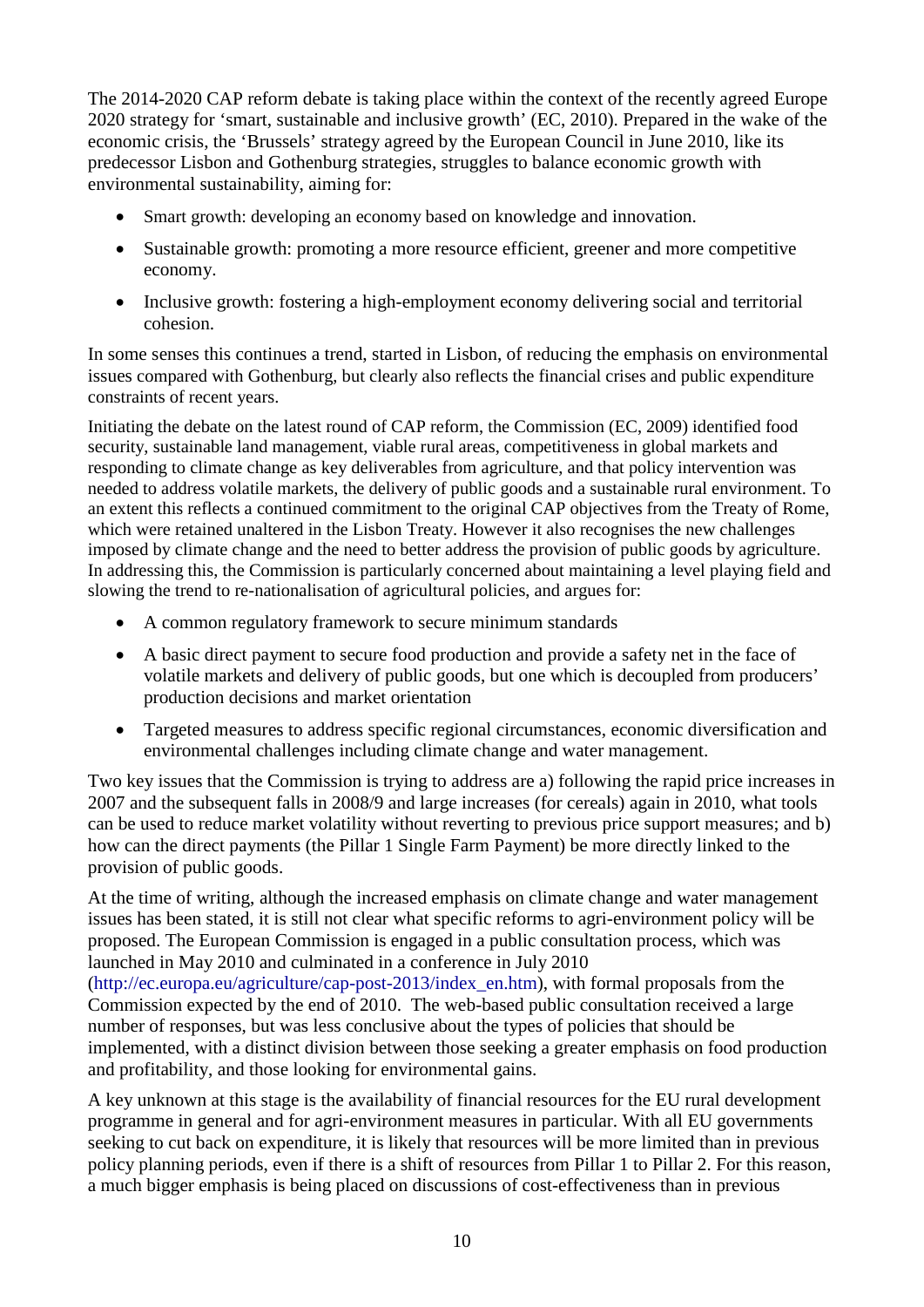discussions, a trend which is also being seen in other OECD countries such as Switzerland. This issue is examined in more detail below.

A second point of greater emphasis in the debate is the focus on public benefit (both in Pillar 1 and Pillar 2). Clearly, not just because of the immediate financial pressures following the recession, there has been swing against particular industry sectors being supported for their own sake. Agriculture has not been immune to this, even though it may have a compelling case to make concerning its uniqueness with respect to food security and the climate/biological uncertainty with which it has to work. There is a clear expectation from at least the environmental interest groups, and increasingly from the political parties whatever their position on the political spectrum, that support for agriculture needs to be justified in terms of benefits to society.

In terms of the Commission's current consultation on the way forward, the issue of public benefits is therefore much more visible, though the argument has been around for the last twenty years if not longer. Cooper et al. (2009) were contracted by the Commission to set out the issues with respect to public good provision by agriculture. They make the familiar case that the nature of public goods is such that consumers are not willing to pay for them and producers are unwilling to produce them as there is no market for them. Given that many public goods are associated with land, that most land use is agricultural and that land use is primarily determined by private ownership rights, there is a continued justification for policy intervention to secure provision of public goods by farmers.

Of the public goods generated by agriculture, Cooper et al. (2009) emphasise environmental goods such as agricultural landscapes, farmland biodiversity, water quality, water availability, soil functionality, climate stability (greenhouse gas emissions), climate stability (carbon storage), air quality, resilience to flooding and fire, as well as a diverse suite of more social public goods, including food security and quality, rural vitality and farm animal welfare and health. While many of these may be considered tangible benefits, a number reflect less tangible concepts of security, stability/maintenance and resilience that are as relevant to food production and the environment as they are to energy security and military defence.

Cooper et al. argue that while the agri-environmental and cross-compliance measures previously implemented have succeeded in stemming decline in several areas of public good provision, there is a need for clearer target setting and improved cost-effectiveness of measures, and a need to learn from some of the more innovative, smaller-scale programmes currently being implemented. They also argue that the delivery of public goods can be achieved both by encouraging intensive producers to adopt specific environmental measures and by encouraging specific farming systems that tend to be associated with the provision of public goods, including extensive livestock and mixed systems, the more traditional permanent crop systems and organic systems.

## **5 Lessons for Remuneration of Positive Externalities (RPE) and Payments for Environmental Services (PES)**

The FAO (2010) concept note on the remuneration of positive externalities (RPE) in the agriculture and food sector sets out a vision for how agri-environmental policies might develop in the longterm and on a more global scale. It builds on the work done in the SARD-M mountain agriculture project and the deliberations of the Adelboden group of stakeholders from different parts of the world. In 2007, the Adelboden group proposed a focus on RPE as a new area of activity. The FAO concept note is part of an effort to link this earlier work with CAP agri-environmental policies and other payment for environmental services (PES) initiatives around the world.

#### 5.1 Definitions of externalities and environmental services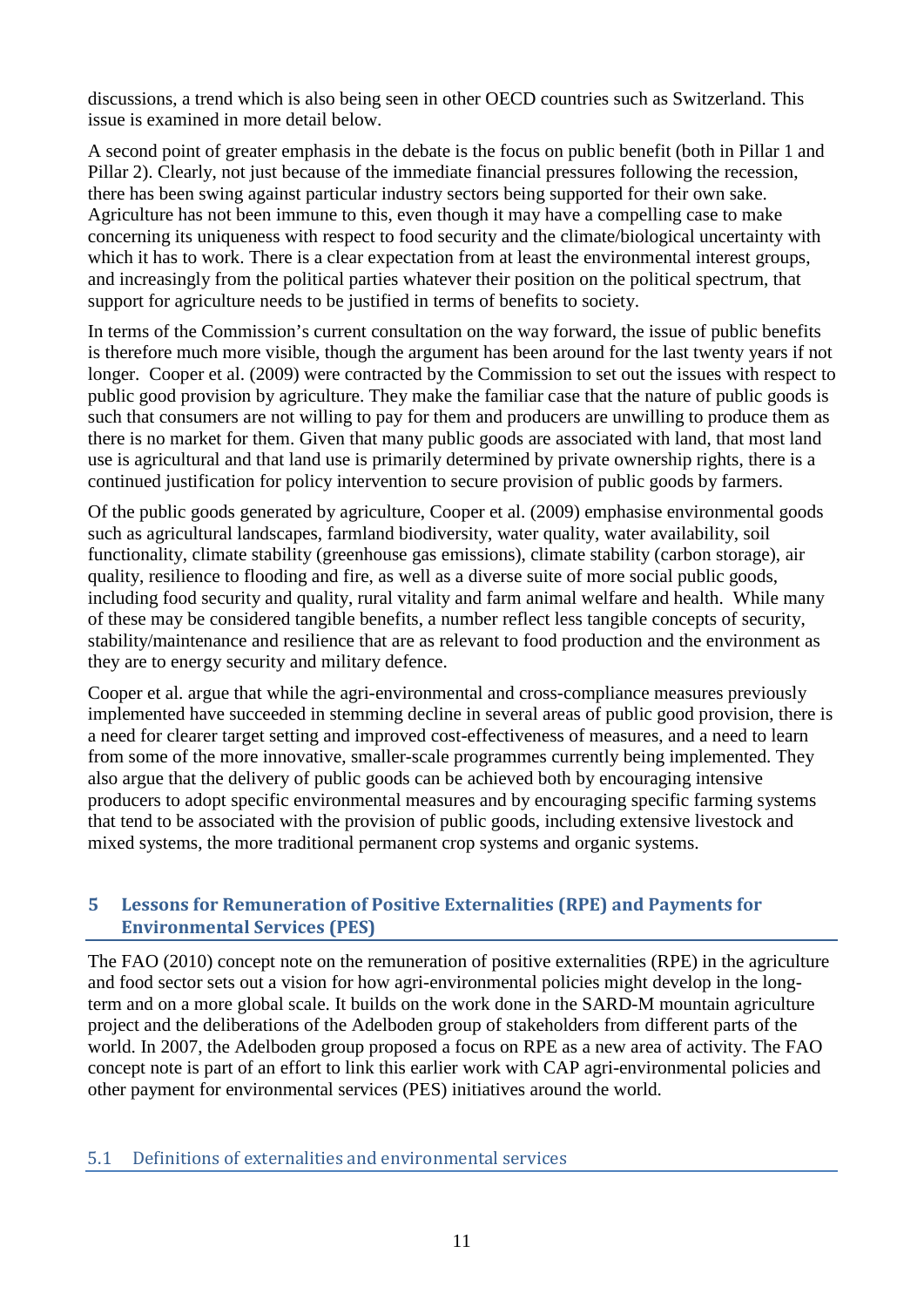The terms RPE and PES are often used interchangeably, though the concept note talks about RPE representing the 'expansion of the PES concept to include also social benefits (e.g. rural employment, community cohesion, avoidance of rural migration)', but often used to indicate PES+, that is, PES with specific and additional investment in socio-economic co-benefits. There may be a need to differentiate the terms externality and environmental services more precisely in this discussion.

Externalities usually refer to effects (costs/benefits) of human activities that are not transmitted by the price mechanism/subject to economic transactions between actors. Externalities may be negative (external costs), as in the case of pollution associated with a production activity, or positive (external benefits), such as the aesthetic value to be derived from a diverse agricultural landscape. Normally, negative externalities, as they are not mediated by market prices, would be controlled by policy intervention through regulation, including application of the polluter pays principle, and potentially through restrictions (quotas) or taxes on specific practices or inputs to reduce potential damage. In some cases, a tradable permit to produce negative externalities may be introduced to enable the price mechanism to be applied to regulating production of the negative externality.

By contrast, a positive externality exists where there is a benefit to other individuals, but there is no means of capturing the value those individuals place on the benefit by means of a price paid to the generator of the externality. In such cases the free-rider problem can exist – i.e. no-one is willing to pay for the benefit as it can be obtained in any case for free. However, there may be ways in which a price can be extracted collectively by appropriately authorised organisations, for example by charging entry fees to a national park, or by a water company charging customers for clean water and paying all the farmers in the catchment area for their efforts to protect the water sources.

Unlike externalities, which are always a consequence of human activity, environmental or ecosystem services may be derived from natural systems outside the direct influence of human management. Examples include the biological processes involved in reproduction, pollination, carbon, water and nutrient cycling and soil formation by soil organisms as well as the harvestable resources that can be derived from biodiversity. Human activity may be directed to support these services, for example through the design and management of agro-ecosystems, but is not an essential pre-condition. In certain cases, the farmer may be able to capture the benefit of provision of ecosystem services within the farm, for example by creating habitats to support biological control of pests, reducing both pest damage and the need for external inputs. However, unlike the relationship between purchased inputs and yields, the exact cost and value of the ecosystem service is much more difficult to quantify. In other cases, such as production of clean water and air, the benefits accrue to society at large, and there is usually no potential for the farmer to be rewarded for his activities through the market mechanism.

In practice, policy measures may attempt to address externalities and ecosystem services interchangeably, but for obvious reasons will focus on those that are can be influenced by human activity, so while the distinctions made above may be important for valuation purposes, they may be less important with respect to implementation pathways.

# 5.2 Issues relating to the implementation/evaluation of RPE/PES policies

The FAO concept note shares much common ground with the Cooper *et al.* (2009) report for the European Commission, particularly with respect to the identification that public goods can encompass both environmental and social services. Cooper et *al*. also recognize that many outputs may have both a public and private dimension, so that policy solutions need to encourage the public while not distorting the private market aspects.

There is certainly an attractive political logic to emphasising positive externalities and environmental services as a basis for policy intervention, in that the state, or private sector intermediaries, can be seen to be rewarding individuals and companies for delivery of positive benefits to society. In principle, the agri-environmental policies being implemented in the EU,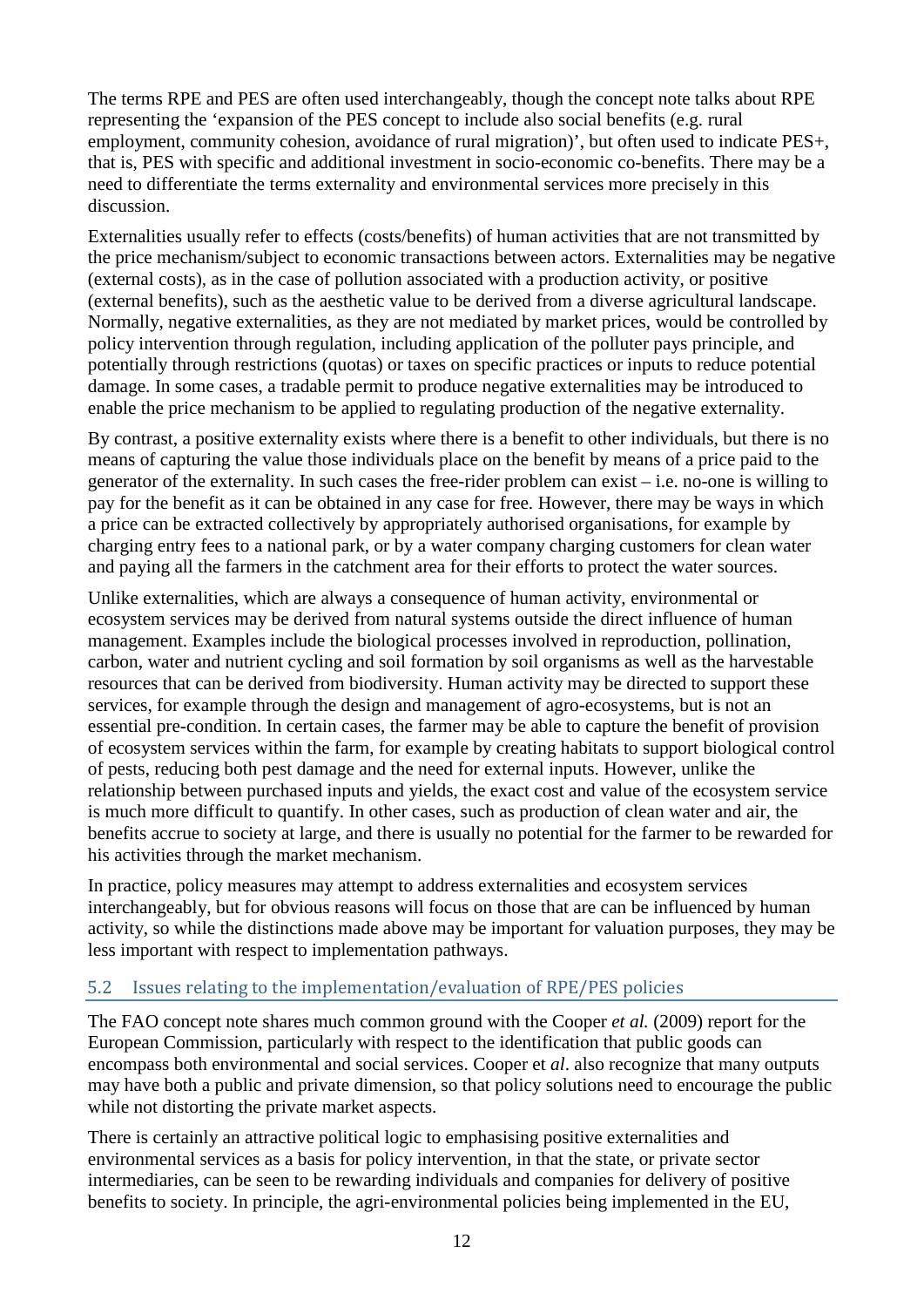Switzerland and other countries since the 1990s are not inconsistent with this, although their implementation is not obviously compatible with the idea, reflecting some of the compromises that have had to be made in practice and which are probably unlikely to change significantly in future because the solutions are too difficult. Cooper et al. (2009) provide a more detailed analysis of some of these problems and additional examples of output-focused schemes that have already been implemented in the EU.

For example, a common point of criticism of the EU agri-environment schemes to date has been the regulatory requirement for payment levels to be determined according to implementation costs and income forgone, rather than the value that might be attributed to outcomes delivered. In terms of accountability for public expenditure, there is a strong auditing emphasis on being able to identify what is being paid for. Many of the environmental externalities in question are diffuse in nature, or expensive to quantify, and do not lend themselves to this type of accountancy framework. The resulting compromise is that payments are related to a set of management prescriptions that are expected to generate the desired environmental outcomes, even though there is no guarantee that they will, or even a clear idea of the size of the environment benefit that might be generated.

The issue of transaction costs associated with output-based approaches is also significant. If outputs are not standard on a per farm or per unit area basis, then each farm is likely to be generating different quantities of specific outputs, theoretically requiring individual measurements to be made in each case. If this involves project officer visits and direct measurement, the transaction costs can be very high, and may exceed the payments to the producers and the value of the services being delivered.

In some cases, this can lead to the definition of proxy indicators that are less expensive to monitor. In many situations this can work successfully, but there is a risk that the use of proxy indicators can result in the focus of schemes switching from, for example, the ecosystem that needs to be supported to deliver the environmental services, to the indicator itself. This might be an individual species that can be encouraged outside the critical ecosystem framework, so that the presence of the species is no longer linked to the generation of ecosystem services that it was originally chosen to represent.

## 5.3 Targeted versus systems-based approaches

A further issue to consider is the relative merits of targeted measures to deliver specific outcomes, or more systems-based approaches delivering on a range of outcomes. According to the Tinbergen rule (Schader, 2010), there should be at least as many instruments as there are policy objectives in order to provide the most economically-efficient solution. This has been used to argue that targeted policies supported by specific instruments are more efficient than multi-objective approaches supported by a single instrument.

An alternative approach is to focus on multi-objective systems such as integrated or organic farming. These are often classified as 'input-reduction' measures, and thus may be considered diametrically opposed to RPE/PES approaches which are more output focused. However, the production standards underpinning such systems are more complex, having been developed to address a number of environmental, social and other sustainability goals simultaneously. While there is an even greater challenge measuring the outputs from such approaches, because of the range of farm types to which the production standards can be applied (from intensive horticulture to mountain pastures), there is broad agreement where such approaches are part of the agrienvironmental toolbox, that they deliver on a range of objectives, though perhaps not as intensively with respect to any single objective than a targeted measure. The cost-effectiveness of the different approaches will depend on the combination of outputs, payment levels for each measure implemented, and the transaction costs involved, which may be significantly reduced in cases where, for example, third party certification systems are used.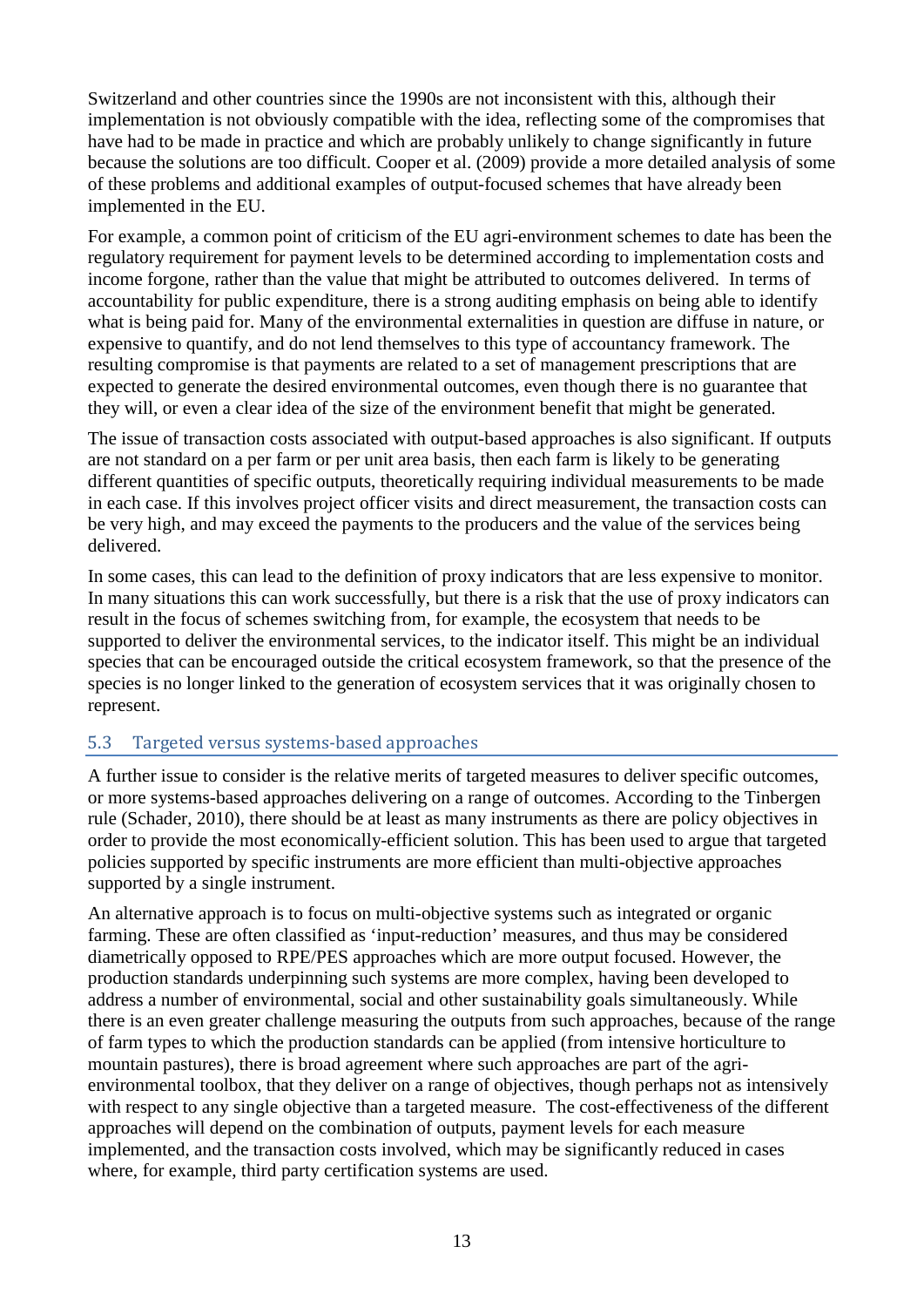At face value, however, the Tinbergen rule suggests that targeted policies would be more efficient than a multi-objective approach, in part because you might end up paying for results that you did not want. This has led various agricultural economists (including most recently the Swiss Federal Council 2009) to conclude that systems-focused, multi-objective policies such as organic farming area support payments are not economically sound, as the policy goals could be achieved more efficiently by more flexible and targeted combinations of various specific agri-environmental measures.

However, the Tinbergen Rule is applicable only on the assumption that there are no conflicting goals and no transaction costs. Looking at the reality of agri-environmental policy instruments, these assumptions are hardly ever given. Conflicting goals and/or detrimental side-effects exist for many agri-environmental policy instruments. Even if policies are designed especially to deal with a single environmental problem, they may have substantial effects on other environmental categories.

Schader (2010) has analysed this issue in more detail with respect to the cost effectiveness of organic farming as a tool to deliver agri-environmental goals in Switzerland. His analysis indicates that, provided systems-based approaches are part of a mix of options with targeted approaches, they can be a cost-effective means of delivering agri-environmental outcomes and that the Tinbergen rule critique only applies where systems-based approaches are used exclusively.

While Schader focused on organic farming, the issues discussed in this section would also apply to other integrated/sustainable farming systems, as well as to the more traditional farming systems identified by Cooper et al. (2009) as contributing public good provision. The focus on defined production systems may make it easier to link in market-based mechanisms to encourage them, but there is no reason conceptually why a specific standard for bundled eco-system services might not be developed as a basis for RPE/PES policies.

#### 5.4 Complementary measures required

Despite the potential of RPE/PES approaches, these do not replace the need for other policy measures to be implemented simultaneously. There will remain a need for regulation and the application of the polluter pays principle to be applied to address most cases of negative externalities. Tradable quotas and taxes may also have a stronger role to play in this context, for example in the addressing climate change, where primary producers may have a significant role to pay with respect to GHG sequestration, and could potentially benefit financially from selling GHG emission rights. However, the biological nature of primary production, involving significant fluxes of GHGs with both fixation and release, means that it is very difficult to quantify accurately the contributions being made by primary producers, unlike in many industrial processes where input/output relationships are much clearer.

More important still is the ongoing need for research and education. Research is needed both to understand the nature of the environmental problem and how human actions can be used effectively to address it. Research is also needed to provide evidence on the extent of impacts of normal human activity, and the scale of any external benefits or environmental services that might be delivered by a relevant policy instrument.

Education, encompassing training, advice, participatory research and other extension activities, is arguably even more fundamental that research, since many actors do not set out deliberately to cause environmental damage, but are ignorant with respect to the impacts they are having and the potential for improvement. Education in a broad sense is essential to ensuring regulatory compliance as well as increasing the outputs that can be delivered for a given level of policy investment, and reducing the costs to the producer of delivering the outputs sought.

Typically within the OECD countries, research is undertaken independently of the implementation of agri-environment programmes, although there is an increasing emphasis on mid-term and ex post evaluations of schemes, many of which have been reviewed by Cooper et al. (2009). The 2007-2013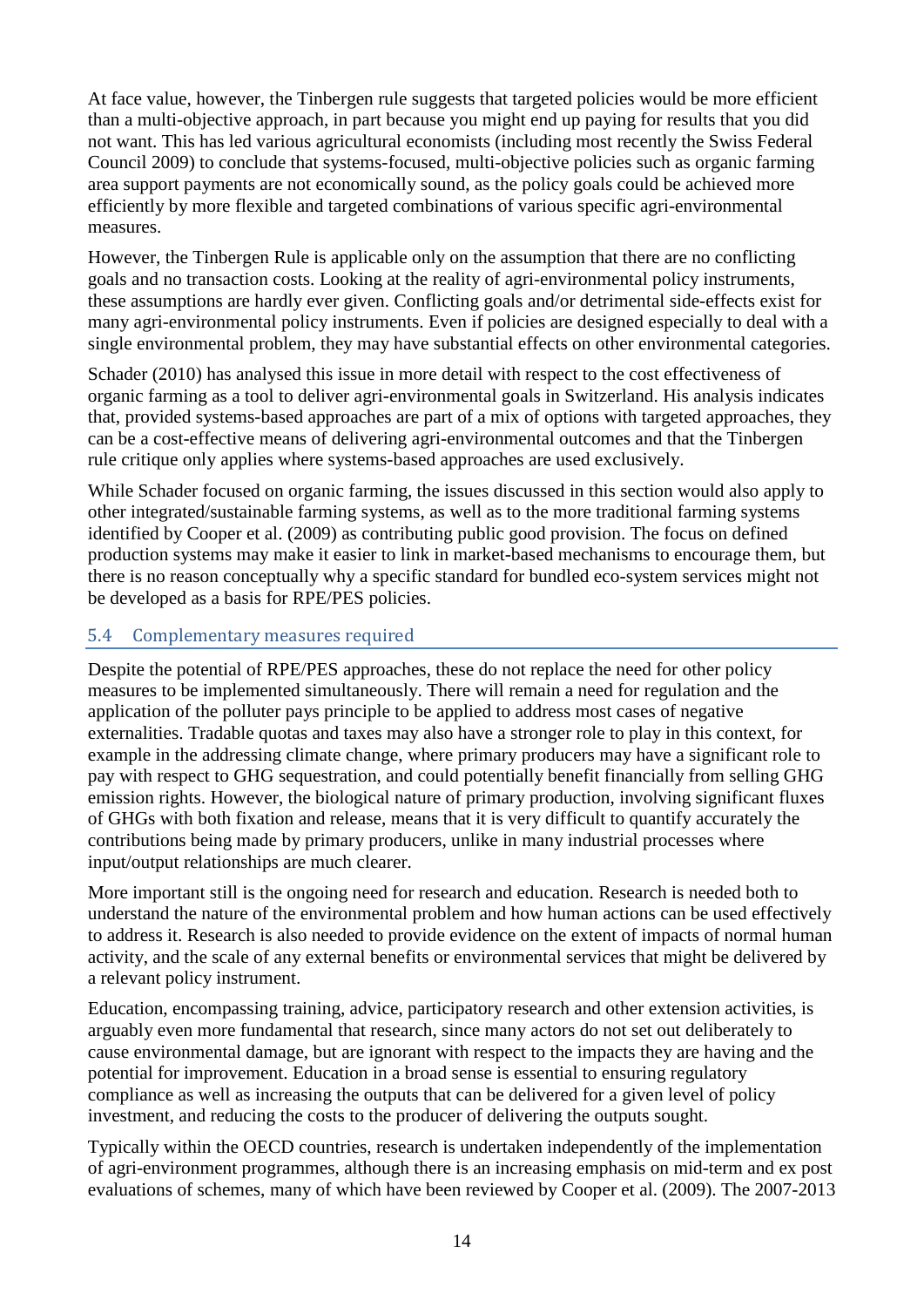CAP reform saw the general introduction of a Farm Advisory Service (though with restricted funding) to help producers ensure compliance with environmental and other regulations. Training programmes covering technical and environmental issues have also been implemented under both the vocational training provisions of the Rural Development Plans, as well as in some cases as a specific part of agri-environmental schemes. For some schemes, for example the former Countryside Stewardship Scheme in England, project officers were available to help producers develop their environmental plans as a basis for scheme agreements. While there is an administrative purpose to this, it clearly also includes an advisory/training element. The Conservation Technical Assistance in the US also plays a similar role. However, although advice and training are generally available, the resources allocated are often limited, with participation voluntary and in some producers expected to make a contribution to costs so that uptake is low. In such cases, it could be argued that opportunities to maximise public good provision may have been missed due to inadequate skills development by operators.

#### 5.5 Private sector solutions

The EU/OECD perspective tends to assume that the state is the main actor responsible for providing remuneration for positive externalities and payment for environmental services, as these represent situations of market failure. This is not the case in all countries – examples of more market led approaches can be found in the USA and elsewhere (USDA, 2009).

However, there are some situations where private sector companies may choose to promote their own solutions. One example is that of food retailers (and some processors such as Unilever), who may be keen to assert environmental and social values as part of a strategy for differentiating themselves from competitors. In some cases, they may provide a direct financial incentive to suppliers to change practices – more frequently they may impose environmental, animal welfare and social (e.g. Fairtrade) standards on their suppliers and these are passed down the chain, not necessarily accompanied by a financial premium to compensate the costs. Where additional costs to the retailer are involved, these may be recouped through higher prices to the consumer, or possibly through higher market share.

An alternative example is that of the water companies, which have to comply with water quality regulations and face the choice of installing water purification equipment to clean-up contaminated water, or working with land managers to change practices so as to reduce initial contamination of water catchment areas. Particularly in the context of strict EU water quality regulations with respect to pesticide residues, it is often cheaper to pay land managers to reduce or avoid contamination in the first place than to pay for cleaning water supplies after the event. Particularly in Germany, but also in other countries, water companies have therefore implemented schemes to encourage low or zero use of pesticides and fertilisers (including organic manures) likely to contaminate water supplies. In some cases, these have included support for organic producers. An alternative to payments to land managers to meet specific standards, is for the land to be purchased by the water company and then rented to land managers, potentially at reduced rents, who are willing to abide by specific conditions.

The land purchase option has also been used by voluntary interest groups (e.g. environmental NGOs) to purchase land and ensure it management consistent with their specific objectives, which may be birds, wild mammals, flora etc. In the UK, the National Trust is largest land owner of this type and rents out land preferentially to farmers who undertake to meet specific environmental conditions. An alternative to outright land ownership is the use of covenants, which are used in the USA and New Zealand (Cooper et al., 2009). These are legally binding agreements linked to the title deeds of a property that bind the current and future owners in perpetuity to continue protecting a specific site.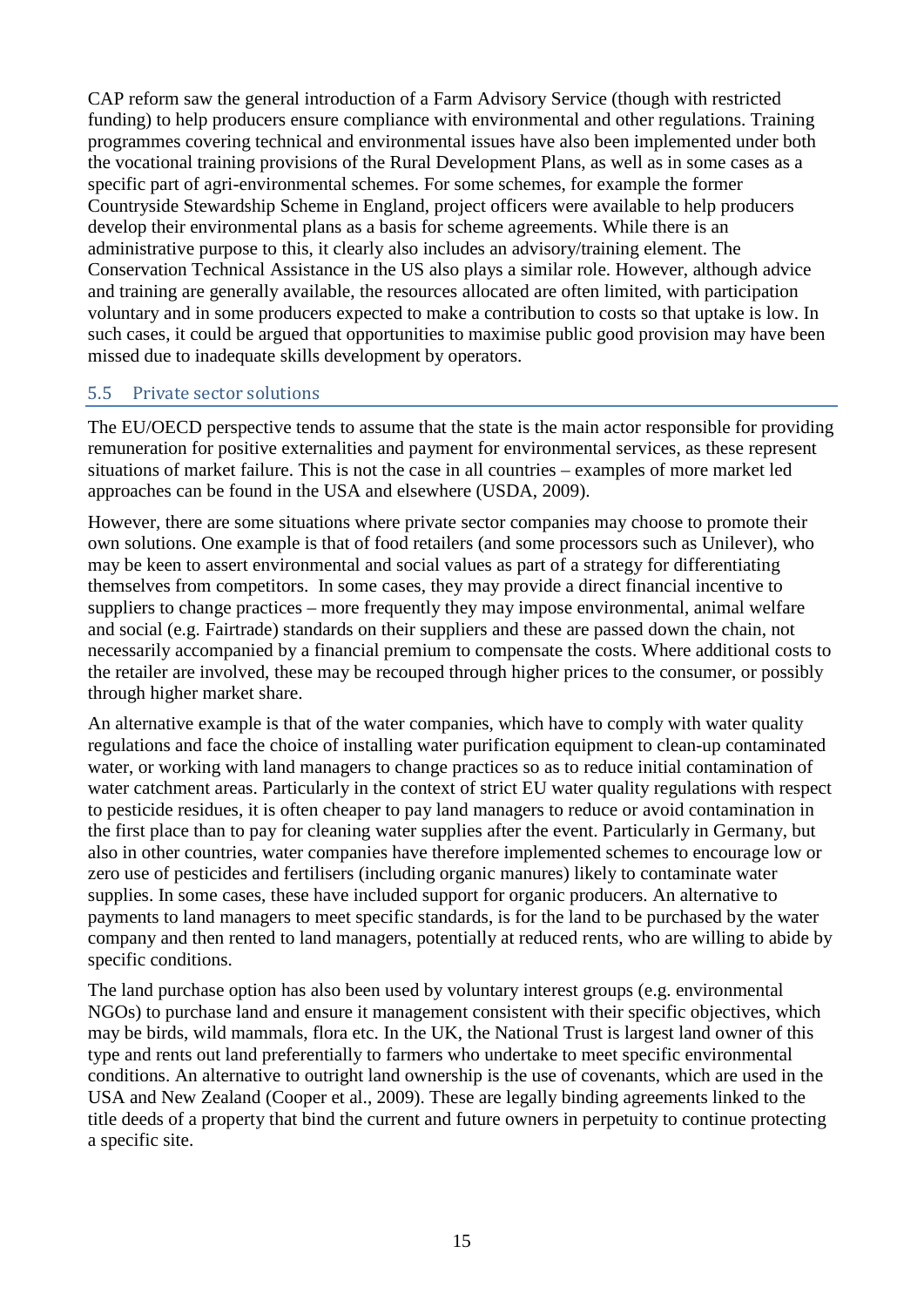There are also options for a mixed public-private approach – the organic farming example has already been mentioned, but for example water company catchment protection programmes can be combined with other agri-environmental schemes.

For some policy-makers working in an environment which is heavily dominated by public sector approaches to public good delivery, balancing policy-led and market-led solutions can be a significant challenge, as they do not have ownership of and therefore do not trust, the market-led solutions. This can be seen, for example, in way in which organic farming (which has the potential to use its market position to support the delivery of environmental outcomes) is dealt with in European agri-environment schemes. In some countries, such as Sweden (see above), organic farming has been encouraged as an agri-environmental policy in its own right, with a certification requirement and market link left to the individual operator to develop separately. In other countries, such as Portugal, failure to market products as organic has been seen as a disqualification criterion, even though the environmental benefits from organic farming result from the land management, not the marketing activities.

Addressing this apparent conflict between market-led and policy-led approaches is partly an institutional issue. If the regulations at international or national level are drafted in a such a way as to focus attention on specific approaches in isolation, for example the split between Axis 1 and Axis 2 in the current EU Rural Development Regulation, and national/regional government departments are structured to deliver to specific axes (for example the traditional separation of 'food', 'agriculture' and 'environment', then it is likely that the interaction between activities, and the synergy that could result from that, will be lost. Where it does make sense for this type of departmentalisation of activities for other reasons, then specific efforts need to be made to ensure cross-departmental communication. These initiatives can be supported by increased engagement with a broad range of stakeholders, including both industry and civil society.

#### **6 Conclusions**

Over the last two decades, agri-environmental policies have become increasingly important in OECD countries, with significant public resources being spent on them. Across OECD countries, a very wide range of different schemes have been implemented and there is as yet little consensus concerning which approach works best. Increasing pressures on financial resources mean that there is now an increased emphasis on:

- More direct linking of payments to public goods (positive externalities and environmental services);
- Better specification of the environmental services to be delivered and better monitoring that delivery has taken place;
- Improved cost-effectiveness of schemes, including reducing potential for 'over-payments' to producers and increasing the delivery from available resources;
- Market-led solutions in some countries, but to a lesser extent the EU

In terms of the potential relevance of OECD experiences to the development of policies in other countries, FAO (2010) and Wunder (2005) provide some examples of how RPE/PES approaches have been implemented in developing countries. Wunder identifies many issues arising from current experience implementing PES schemes in developing countries – that is not the object of this paper (which is focused on learning from OECD experiences), so these developing country experiences are not reviewed here. Many of the examples provided by Wunder (2005) are either business or aid-agency led, which contrasts with the government-led approaches to agrienvironmental policies adopted in most OECD countries. However, some of the more marketoriented countries, such as USA and New Zealand, share more similar experiences.

With sufficient resources, almost any policy measures or combination of public- and private-sector support could be considered. Where resources are limited, or infrastructure inadequate, alternative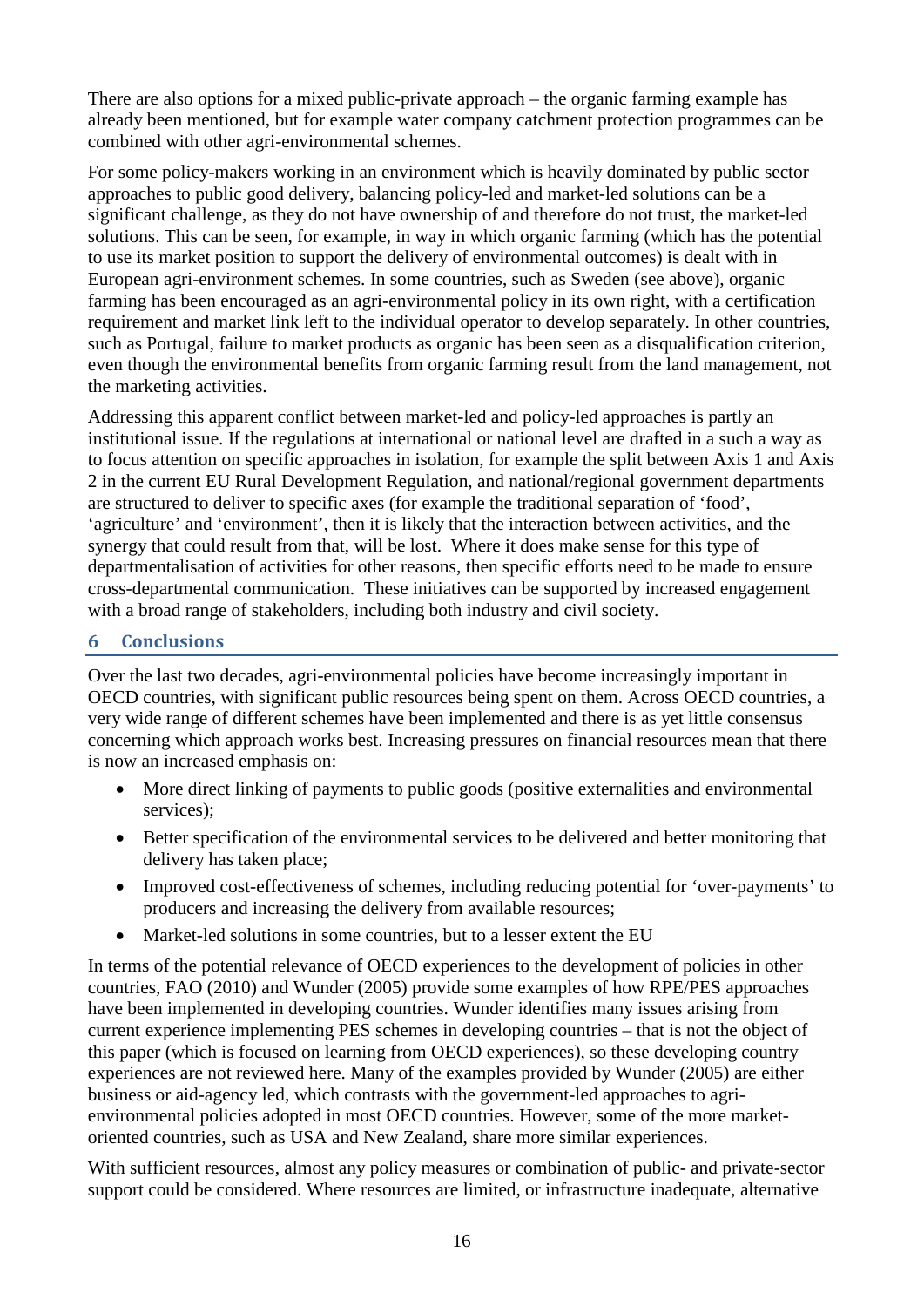options may need to be prioritised. However, building on the OECD experience, the following issues may be relevant:

- A focus on public good outputs and output targets is to be welcomed, provided that potential interactions with other policy aims and instruments are recognised and conflicts/unintended side effects are avoided.
- There needs to be an appropriate regulatory framework/cross-compliance framework to minimise the possibility of negative externalities, promote the polluter pays principle and provide a baseline on which to build RPE/PES schemes.
- The issue of land tenure and land use rights also needs to be considered: OECD models include direct land ownership and control (not necessarily by the public sector), land ownership managed by tenants under conditional agreements, and covenants linked to the property title deeds. There may be scope for land reform policies to treat externalities and provision of environmental services separately from other land use rights, but this needs to be addressed specifically in such debates.
- Particular care relating to the definition of ecosystem services and selection of monitoring indicators is required, particularly where specific land use systems believed to contribute environmental services, or bundled environmental services are involved. The causal relationships between land use practices and specific environmental services need to be well researched and understood.
- While supporting specific land use systems in pursuit of multiple objectives may be considered economically inefficient due to the potential for over-delivery of some outputs, the combination of systems-based approaches with more targeted measures can be costeffective.
- Where payments are directly linked to delivery of specific services, then delivery needs to be ensured prior to payment, but other mechanisms are needed to ensure delivery if a specific land use system is being supported.
- Alternative mechanisms, such as auctions, for establishing payment rates may need to be explored to avoid over- or under-compensation in order to achieve specific targets, although account also needs to be taken of the weaknesses of these approaches (Cooper *et al.*, 2009).
- Schemes need to be supported by appropriate training, advice and other extension activities. Improving producer skills, understanding and engagement is a key mechanism to ensure effective use of resources and potentially to increase the quantity of public goods that can be purchased for a fixed amount. While OECD schemes typically provide for such activities, the level of resources allocated is generally low, and consideration should be given to significantly increasing the share of resources allocated to extension work.
- The success of Landcare schemes in Australia, and some catchment schemes in Europe, also indicates that group approaches, involving peer-group pressure and mutual learning may be worth considering and highly relevant in circumstances where the legal/administrative relationship between individual producers and the relevant agencies is less formal.
- Transaction costs, both for the implementing agency and for the producer, can be very high in schemes which are highly customised to the individual holding – a compromise between the principle of payment for public good, the accuracy of specifying and monitoring service delivery, and transaction cost may be necessary.
- Certification systems for land use systems that are considered to deliver environmental services (e.g. organic, Rainforest Alliance) may be used to verify compliance with a PES scheme, reducing transaction costs if linked to appropriate marketing opportunities. In order to reduce transaction costs and burdens on producers, multiple visits duplicating control functions should be avoided.